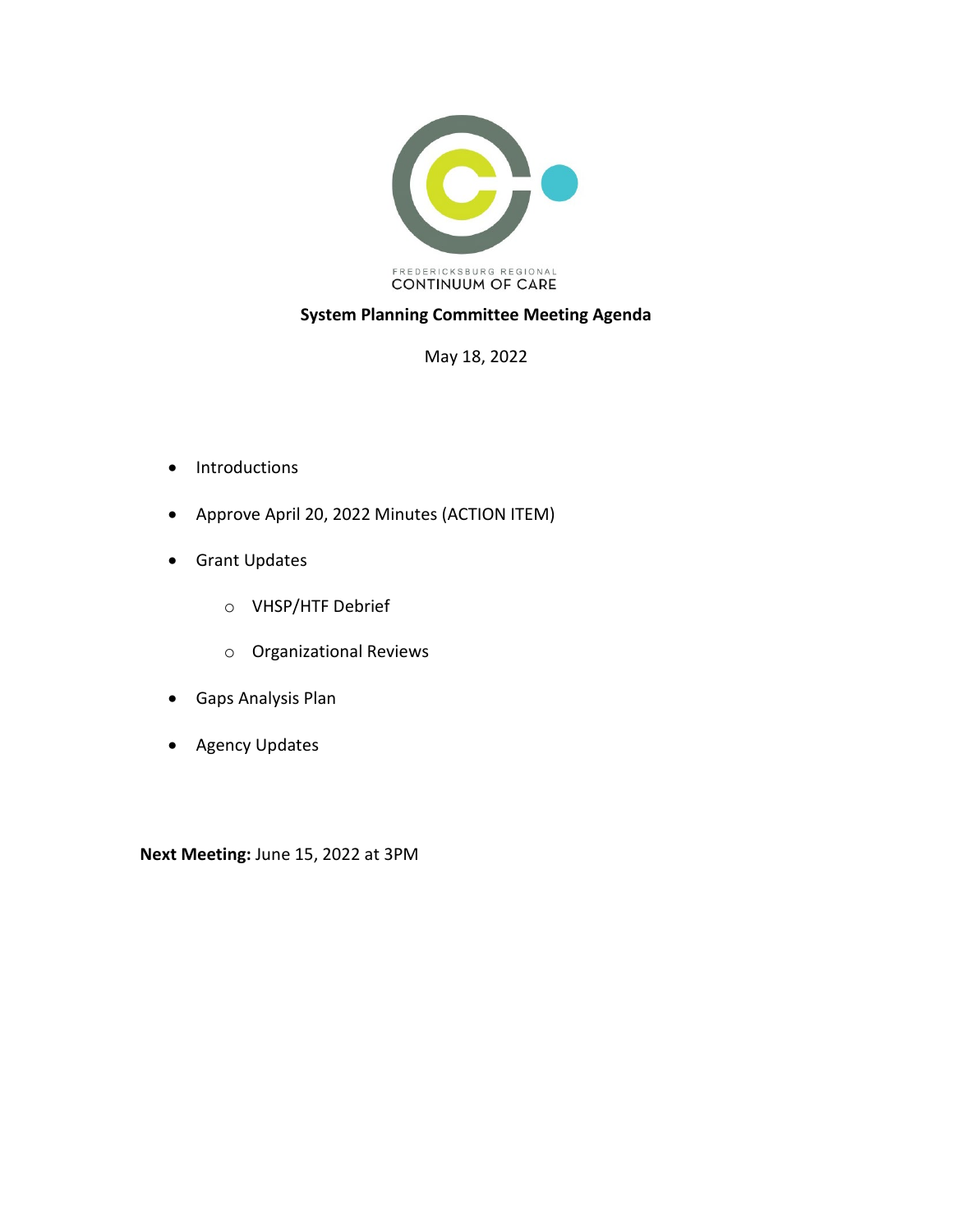

# **System Planning Committee**

**Date:** April 20, 2022 **Time:** 3PM **Location:** George Washington Regional Commission

| <b>MEETING</b><br><b>CALLED BY</b> | Sam Shoukas (GWRC)                                                                                                                                                                                                                                                                                                                                                                                                                               |
|------------------------------------|--------------------------------------------------------------------------------------------------------------------------------------------------------------------------------------------------------------------------------------------------------------------------------------------------------------------------------------------------------------------------------------------------------------------------------------------------|
| <b>TYPE OF</b><br><b>MEETING</b>   | Monthly                                                                                                                                                                                                                                                                                                                                                                                                                                          |
| <b>NOTE TAKER</b>                  | Sam Shoukas (GWRC)                                                                                                                                                                                                                                                                                                                                                                                                                               |
| <b>ATTFNDFFS</b>                   | Loisann's Hope House - Cait Woodward, Lisa Crittenden, Tara Best<br>Empowerhouse - Kathy Anderson<br>Micah Ministries - Meghann Cotter<br><b>FAHASS - Kathy Douberly</b><br>Healthy Generations Area Agency on Aging - Kim Merritt<br>Central Virginia VA Health Care System - Brooke Pendleton<br>Spotsylvania County Schools - Michelle Patton-Swisher<br>Christian Zammas (Individual)<br>George Washington Regional Commission – Sam Shoukas |
| <b>ABSENT</b>                      | Rappahannock Area Community Services Board<br>Thurman Brisben Center                                                                                                                                                                                                                                                                                                                                                                             |

| <b>DISCUSSION</b>    |  |
|----------------------|--|
| <b>Introductions</b> |  |

**Minutes**

• Christian Zammas motioned to approve the March 16, 2022 meeting minutes and Lisa Crittenden seconded the motion. The motion passed unanimously.

**Review Emergency Shelter Program Standards**